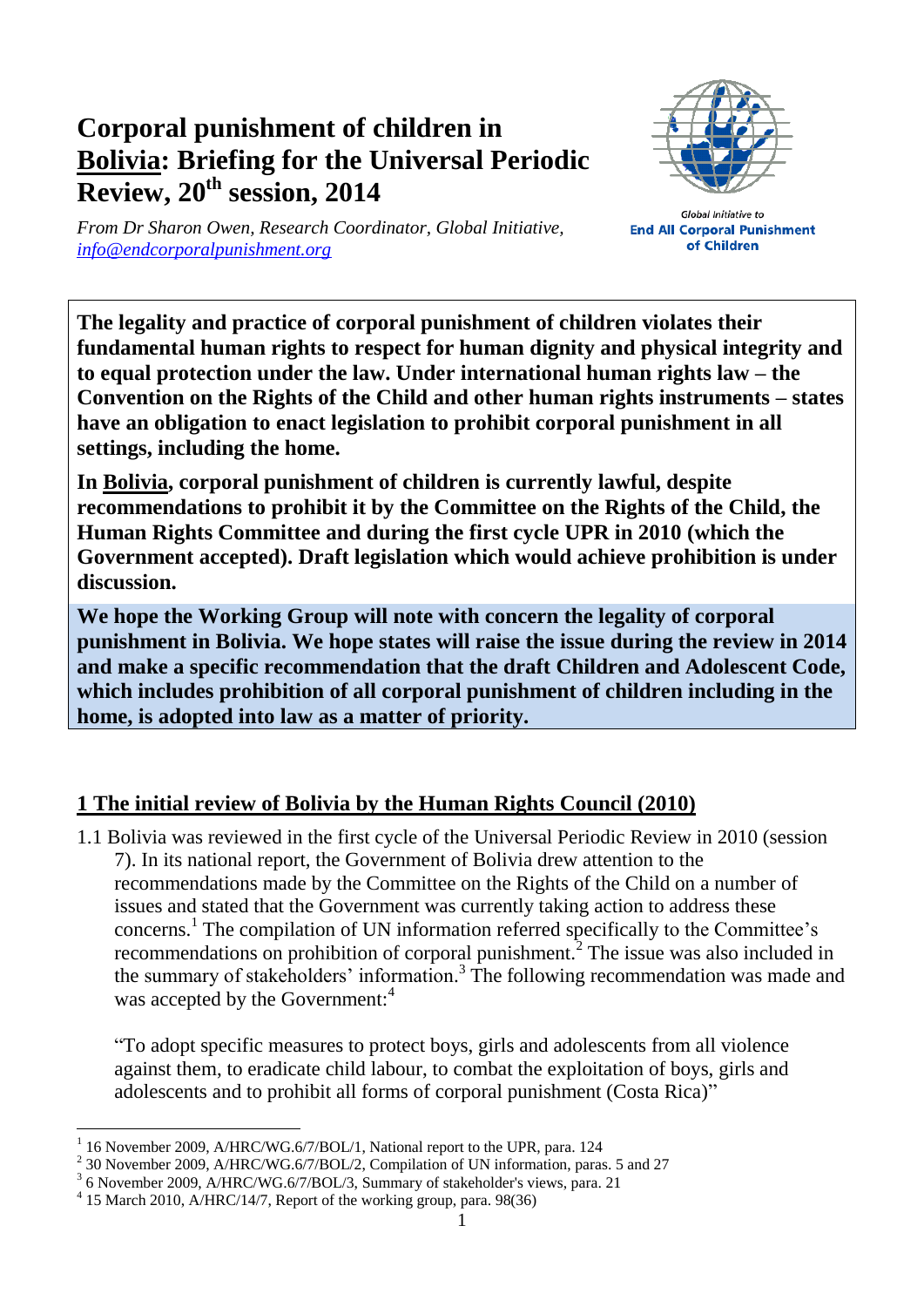1.2 A draft Children and Adolescents Code is currently under discussion which includes explicit prohibition of all corporal punishment, including in the home. **We hope the members of the Working Group will welcome this development and encourage Bolivia to enact the Code at the earliest opportunity.**

## **2 Legality of corporal punishment in Bolivia**

- 2.1 *Summary:* In Bolivia, corporal punishment of children is unlawful in schools and as a sentence for crime under state law, but it is not fully prohibited in the home, alternative care settings, day care and penal institutions, and its legality as a sentence in indigenous justice systems is unclear.
- 2.2 *Home (lawful):* Corporal punishment is lawful in the home. Article 276 of the Criminal Code states: "No aggression will be punished if the victim of the aggression is not seriously hurt and the aggressor is husband or wife, parent or grandparent, child or grandchild, sibling, close relative, political sibling, and if they are living together." Article 106 of the Children and Adolescents Code 1999 puts a duty on the state to protect the child from "all forms of violence, inhuman and degrading treatment". Article 108 defines maltreatment as "any act of violence exercised by parents, guardians, third parties and/or institutions, through abuse, action, omission or suppression, regularly or occasionally, that violates the rights granted to children and adolescents in this Code and other laws; violence that causes damage or injury to their physical, mental or emotional health". Article 109 states that a child is considered to have been abused when he has been harmed "physically, psychologically, mentally or morally, whether for discipline or education". However, these provisions protect children only from corporal punishment which is considered to cause harm; less severe corporal punishment is legally justifiable under the above quoted article 276 of the Criminal Code.
- 2.3 The Constitution 2009 states that no person shall suffer cruel, inhuman, degrading or humiliating treatment (art. 15) and "prohibits all forms of violence against children and adolescents in the family and in society" (art. 61). Under examination by the Committee on the Rights of the Child in 2009, the Government suggested that this prohibits corporal punishment of children but also confirmed that other legislation should be reformed to achieve full prohibition in law.<sup>5</sup> As noted above (para. 1.2), prohibiting legislation has been drafted and is currently under discussion.
- 2.4 *Alternative care settings (lawful):* There is no explicit prohibition of corporal punishment in all alternative care settings. Article 109 of the Children and Adolescents Code 1999 prohibits only corporal punishment which is considered harmful.
- 2.5 *Day care (lawful):* There is no explicit prohibition of corporal punishment in early childhood care and in day care for older children. Article 109 of the Children and Adolescents Code 1999 prohibits only corporal punishment which is considered harmful.
- 2.6 *Schools (unlawful):* Corporal punishment is unlawful under Supreme Decree No. 212414 of 21 April 1993 on teacher misconduct and punishments, which categorises its use as "serious misconduct". Article 109 of the Children and Adolescents Code 1999 states that "a child or adolescent is the victim of abuse when … school discipline fails to respect his or her dignity and integrity".

 $\overline{a}$ <sup>5</sup> UN press release, 17 September 2009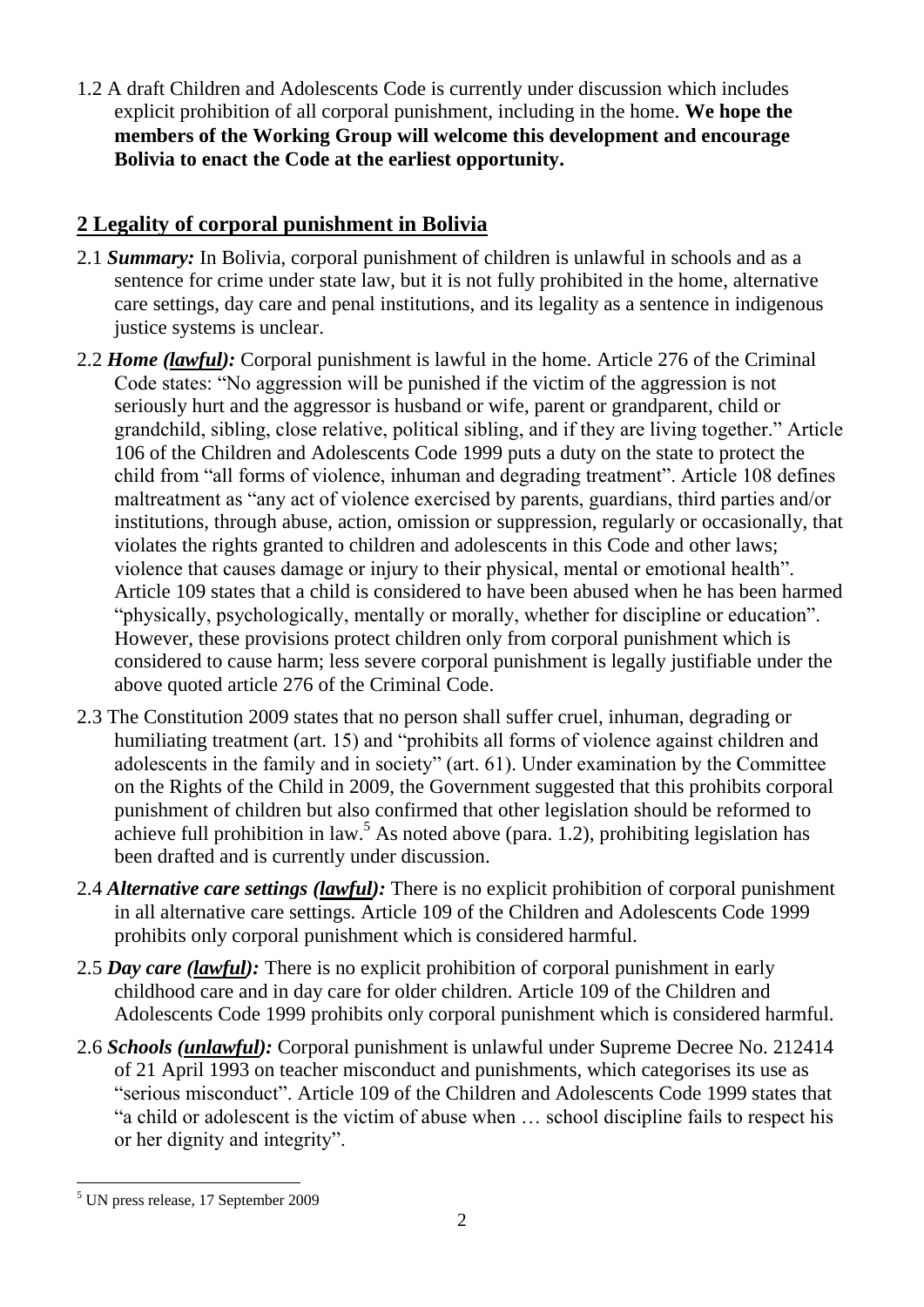- 2.7 *Penal institutions (lawful):* There appears to be no explicit prohibition of corporal punishment as a disciplinary measure in penal institutions. Article 109 of the Children and Adolescents Code 1999 prohibits only corporal punishment which is considered harmful. The Code of Criminal Procedure states that police officers must use force "only when strictly necessary" should not "inflict, instigate or tolerate any act of harassment, torture or other cruel, inhuman or degrading treatment or punishment, either at the time of arrest or during detention" (art. 296). Supreme Decree No. 26715 2002 regulates the treatment of prisoners in the corrections system; subsequent regulations, together with Circular No. 10/2009, reportedly tighten the restrictions on the punishment of persons deprived of their liberty<sup>6</sup> but we have yet to establish whether or not they explicitly prohibit corporal punishment.
- 2.8 *Sentence for crime (partial prohibition):* There is no provision for judicial corporal punishment in the Criminal Code, the Juvenile Code 1992, the Children and Adolescents Code 1999 and the Law on the Public Ministry 2001. However, sentences of corporal punishment are traditionally ordered by community elders in indigenous justice systems. The Constitution 2009 establishes Bolivia as a "plurinational republic" and recognises the right of indigenous peoples to self-determination; article 214 of the Children and Adolescents Code 1999 states with regard to juvenile justice that in the case of children and adolescents from ethnic groups or indigenous or native communities, their traditions and customs shall be taken into account "provided they do not conflict with the state Constitution, this Code and applicable laws". We do not know whether corporal punishment under traditional justice systems would be lawful under the Constitutional right of indigenous persons to self-determination or unlawful under the Constitutional prohibition of cruel, inhuman, degrading or humiliating treatment and the prohibition of violence and abuse in the Children and Adolescents Code 1999 (see para. 2.2).
- 2.9 In its report to the Committee Against Torture in 2011, the Government stated its intention to implement a system of administration of justice "in which the justice systems of native indigenous and campesino people and nations are respected and recognized on an equal footing", as part of which "it will be established in no uncertain terms that respect for rights is the foundation for the administration of justice".<sup>7</sup> No definitive statement was made regarding the imposition of corporal punishment.

## **3 Recommendations by human rights treaty monitoring bodies**

3.1 *CRC:* The Committee on the Rights of the Child first raised concerns about corporal punishment of children in Bolivia in the family and other settings in its concluding observations on the state party's initial report in  $1998$ .<sup>8</sup> The Committee reiterated its concerns in 2005.<sup>9</sup> Most recently, in 2009 the Committee elaborated on its concerns and recommended that corporal punishment be prohibited in all settings.<sup>10</sup>

 6 5 March 2012, CAT/C/BOL/2, Second state party report to the Committee Against Torture, para. 147

<sup>7</sup> 5 March 2012, CAT/C/BOL/2, Second state party report, para. 69

<sup>8</sup> 26 October 1998, CRC/C/15/Add.95, Concluding observations on initial report, para. 21

<sup>&</sup>lt;sup>9</sup> 11 February 2005, CRC/C/15/Add.256, Concluding observations on second report, paras. 35 and 36

<sup>&</sup>lt;sup>10</sup> 16 October 2009, CRC/C/BOL/CO/4, Concluding observations on fourth report, paras. 6, 7, 8, 40, 41 and 42